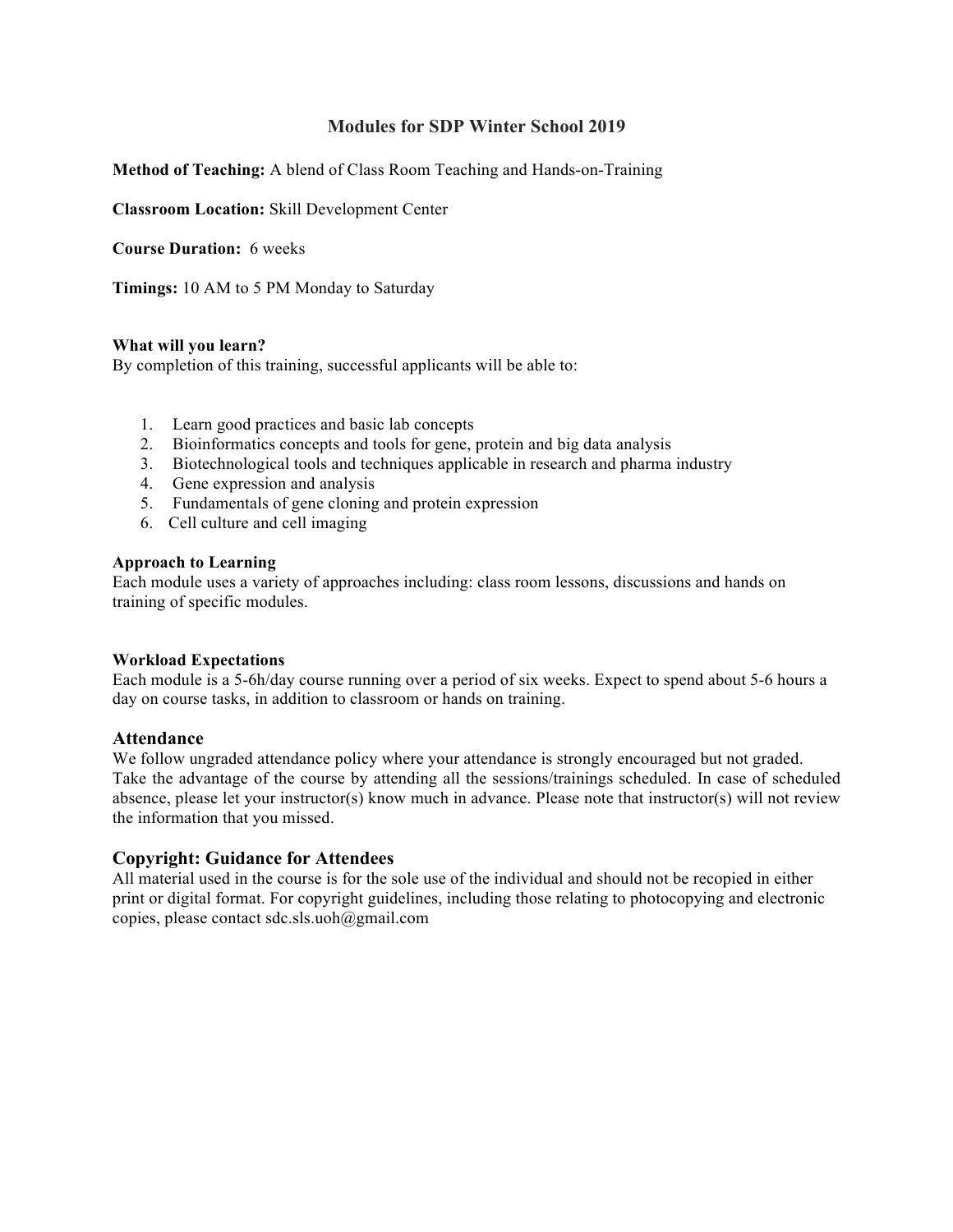## **Module 1- Good Lab Practices and Introductory Biochemistry**

This is an introductory session for the candidates which comprises of short talks on course outlay, good lab practices and basics of biochemistry all serving as essential components for research purposes.

| Date          | Topic                                                                    | <b>Learning Activities and Assignments</b>                                                                                                               |
|---------------|--------------------------------------------------------------------------|----------------------------------------------------------------------------------------------------------------------------------------------------------|
| $14^{th}$ Nov | Introductory remarks by<br>Dean and Course<br>description by Coordinator | Participants will be introduced to the core structure<br>of the course followed by a small interaction<br>session with Dean, coordinator and instructors |
| $15^{th}$ Nov | Good Laboratory Practices                                                | Good laboratory practices                                                                                                                                |
| $16^{th}$ Nov | Preparation of General<br>Laboratory reagents and<br><b>Buffers</b>      | Concepts of buffers and Molarity and solution<br>chemistry                                                                                               |

*Instructors:* Dr. T. Prasad and Dr. Pallabi Mitra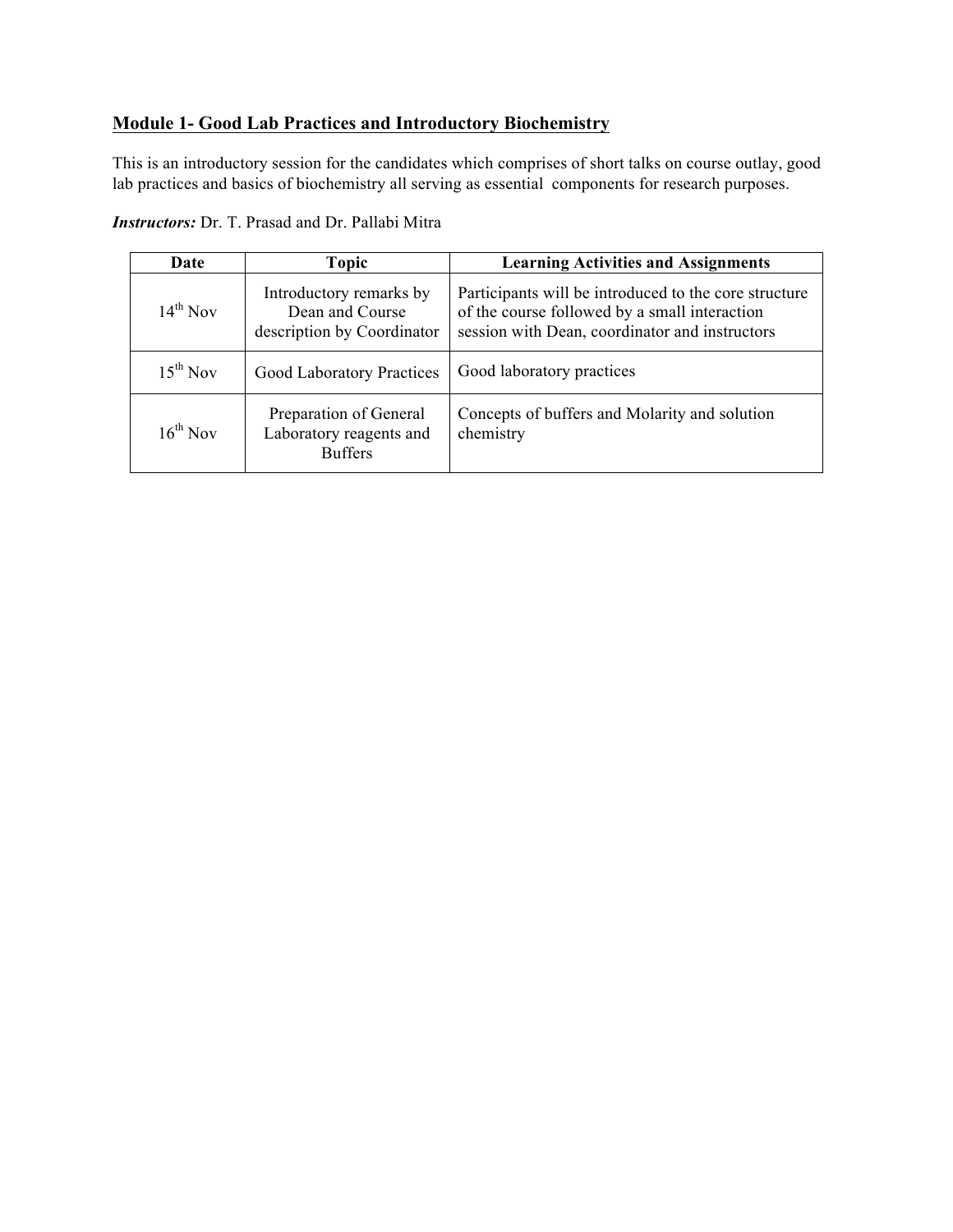## **Module 2- Applications of Bioinformatics in Genomic Era**

### **Course Contents**

- 1. Introduction to Bioinformatics and different biological databases
- 2. Methods for pair-wise and multiple sequence alignment
- 3. Introduction to Next-generation sequencing: Mapping and analysis

You are required to complete the following assignments.

### **Course Schedule**

| <b>Date</b>          | <b>Topic</b>                                                                                      | <b>Learning Activities &amp; Assignments</b>                                                                                                                                                |
|----------------------|---------------------------------------------------------------------------------------------------|---------------------------------------------------------------------------------------------------------------------------------------------------------------------------------------------|
| $18^{th}$ Nov        | Bioinformatics: Introduction,<br>biological databases and tools                                   | Participants will learn basic of bioinformatics<br>databases and tools. Activities will include learning<br>basic unix commands and sequences retrieval from<br>NCBI and Uniprot databases. |
| $19^{th}$ Nov        | Pair-wise sequence<br>Alignment part I: Dotplots,<br>Dynamic Programing,<br>Substitution matrices | . Activity will include pair-wise sequence alignment<br>using dotplot and EMBOSS suite.                                                                                                     |
| $20^{th}$ Nov        | Pair-wise alignment part II:<br><b>BLAST</b> and FASTA                                            | Hands on training on using online and standalone blast<br>to find homologs. Activities will include different<br>types of BLAST searches (PSI-BLAST, PHI-BLAST<br>$etc.$ )                  |
| $21st$ Nov           | Multiple Sequence<br>Alignment: Phylogenetics                                                     | Learning activities will include identification of<br>patterns from multiple sequence alignment and<br>construction of rooted and unrooted phylogenetic trees                               |
| $22nd$ Nov           | Next generation sequencing<br>part I                                                              | Head on training on mapping reads obtained from next<br>generation sequencing experiments                                                                                                   |
| $23^{\text{rd}}$ Nov | Next generation sequencing<br>part II                                                             | Activities will include downstream analysis in<br>RNASeq analysis                                                                                                                           |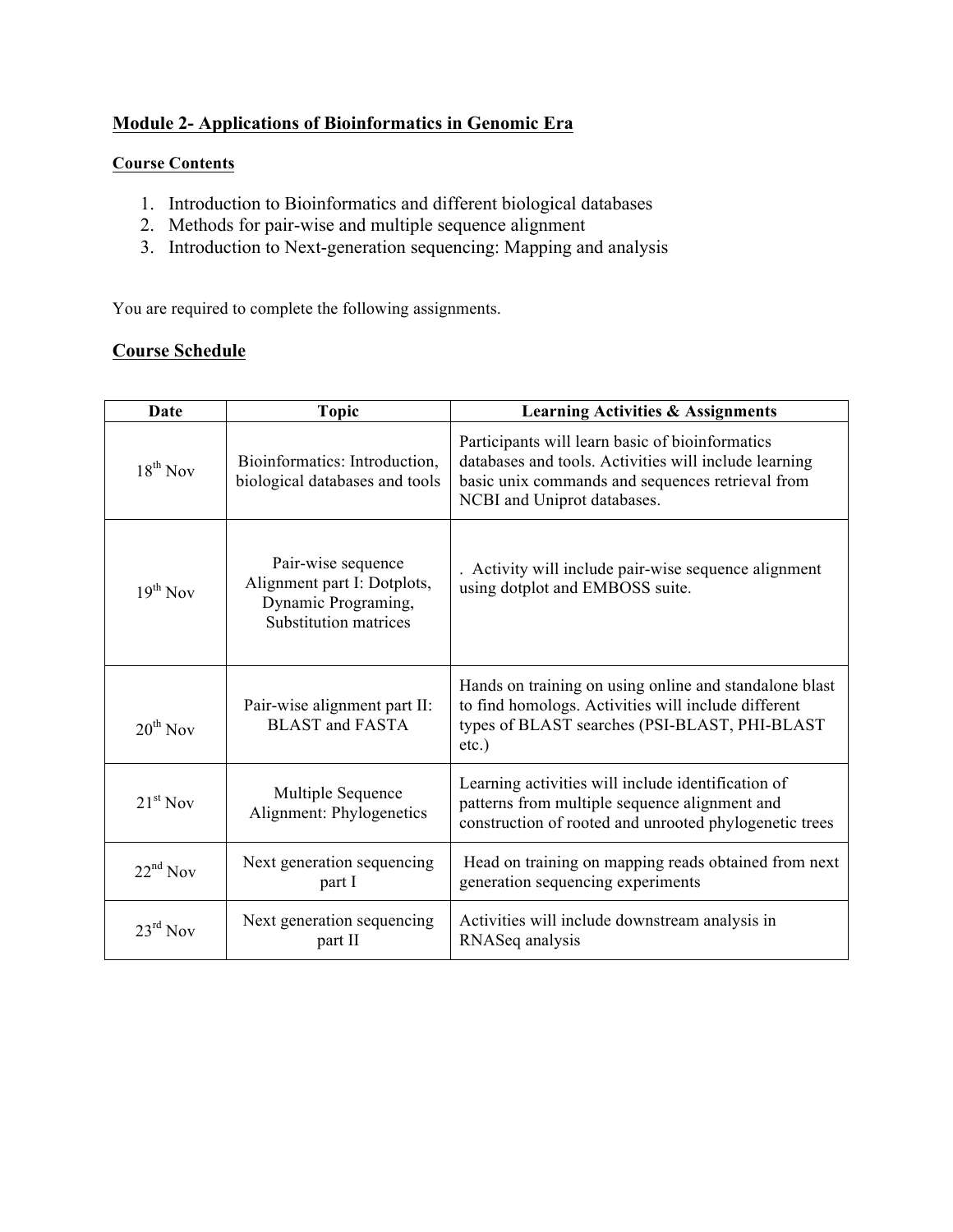### **Module 3- Analytical Tools and Techniques in Biotechnology**

### *Instructor:* Dr. Parul Mishra

**Objective:** The module is designed to offer a comprehensive hands-on training to participants in various analytical tools and techniques to develop the skill-set required to enhance job opportunities in biotechnology industry and academia.

This module will consist of the following sub-modules and experiments:

- 1. **Protein technology and Bioassay Development:** Protein concentration estimation, protein analysis using Native-PAGE and SDS-PAGE, Western blotting, Enzyme assay and calculation for kinetic parameters (Km, Vmax, Kcat).
- 2. **Antibiotic susceptibility tests:** Quantitative and qualitative determination of minimal inhibitory concentration (MIC) of various antibiotics against bacteria.
- 3. **Immunotechnology:** Analyzing antigen-antibody interaction using Enzyme-linked Immunosorbent Assay (ELISA) and Immunodiffusion.

| <b>Date</b>   | <b>Topic</b>                                          | <b>Learning Activities and Assignments</b>                                                                                                                                         |
|---------------|-------------------------------------------------------|------------------------------------------------------------------------------------------------------------------------------------------------------------------------------------|
| $25^{th}$ Nov | Protein Technology and<br><b>Bioassay Development</b> | <b>Introductory Lecture</b><br>Quantitative protein estimation using Lowry's, Biuret and<br><b>BCA</b> methods<br>Native-PAGE<br><b>SDS-PAGE</b><br>Data analysis                  |
| $26^{th}$ Nov | Protein Technology and<br><b>Bioassay Development</b> | <b>Introductory Lecture</b><br>Western blotting<br>Data analysis                                                                                                                   |
| $27th$ Nov    | Protein Technology and<br><b>Bioassay Development</b> | <b>Introductory Lecture</b><br>Enzyme bioassay (determining catalase activity)<br>Data analysis and calculation of kinetic parameters (Km,<br>Vmax, Kcat).                         |
| $28^{th}$ Nov | Antibiotic susceptibility<br>tests                    | <b>Introductory Lecture</b><br>Preparation of culture media.<br>Disc diffusion test.<br>Data analysis and compilation                                                              |
| $29^{th}$ Nov | Antibiotic susceptibility<br>tests                    | <b>Introductory Lecture</b><br><b>Broth dilution test</b><br>Data analysis                                                                                                         |
| $30^{th}$ Nov | Immuno-technology                                     | <b>Introductory Lecture</b><br><b>ELISA</b><br>Immunodiffusion<br>Immunodiffusion<br>(Radial<br>and<br>Ouchterlony double diffusion technique)<br>Data analysis<br>Module Feedback |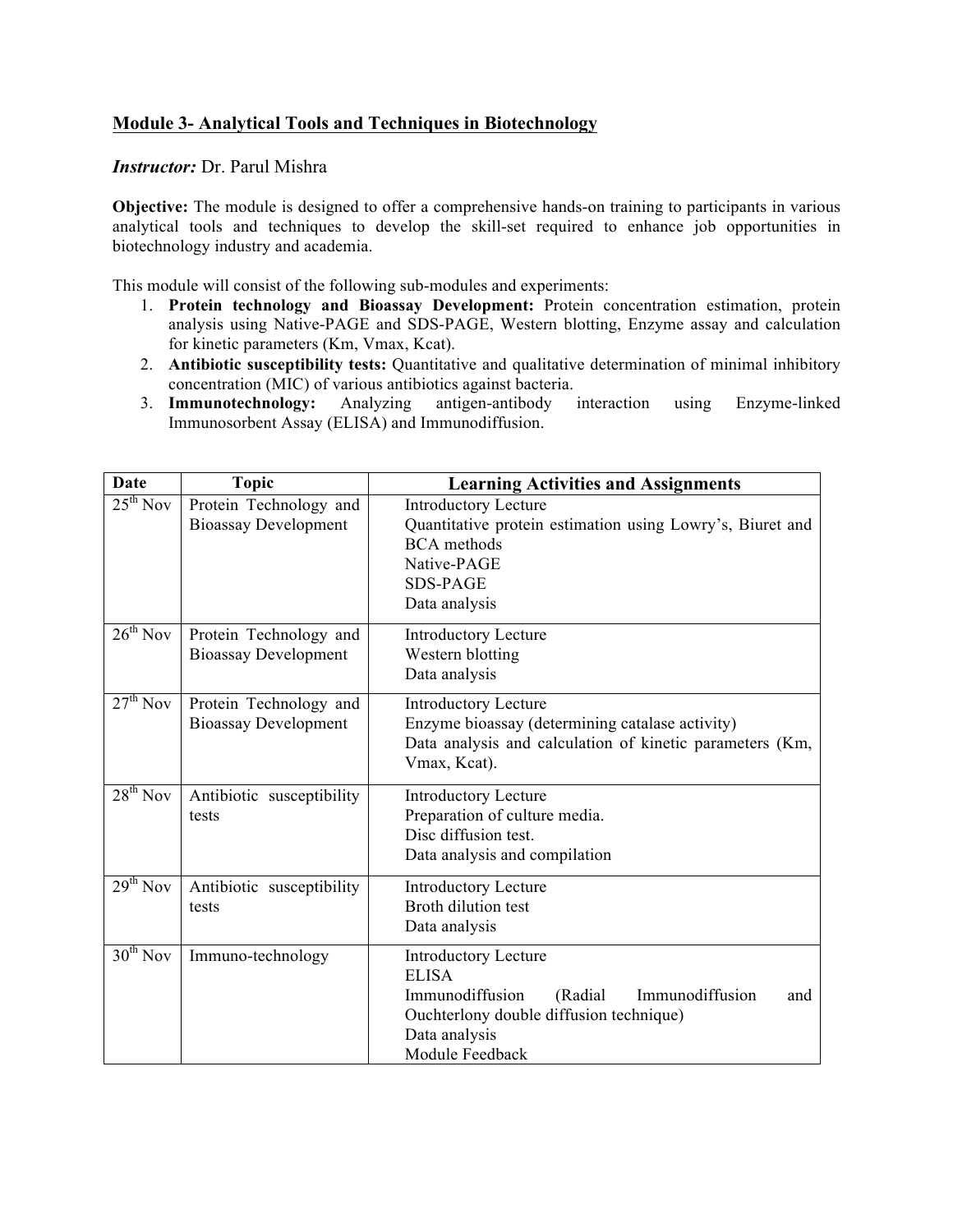# **Module 4- Gene Expression Analysis**

# *Instructor:* Dr. Vengal Rao

| Date                  | <b>Topic</b>                                                                                                                                                                                    | <b>Learning Activities and</b><br><b>Assignments</b>                                                                |
|-----------------------|-------------------------------------------------------------------------------------------------------------------------------------------------------------------------------------------------|---------------------------------------------------------------------------------------------------------------------|
| Pre-Course Activities |                                                                                                                                                                                                 |                                                                                                                     |
| $2nd$ Dec             | <b>Isolation, Quantification and</b><br><b>Analysis of RNA:</b><br>i) RNA isolation (Trizol method)<br>ii)Quantitation of RNA<br>(Spectrophotometrically)<br>iii) mini gel running for analysis | Different types of RNA,<br>Precautions for RNA isolation,<br>DNA and Protein<br>contamination of RNA<br>preparation |
| $3^{\text{rd}}$ Dec   | cDNA synthesis and analysis:<br>i) cDNA synthesis<br>ii) semiquantitative analysis of<br>prepared cDNA by PCR using<br>standard primers(GAPDH/ actin<br>etc)                                    | Reverse Transcriptase, Oligo<br>dT, Random hexamers, RT<br><b>PCR</b>                                               |
| $4^{th}$ Dec          | iv) Real time PCR                                                                                                                                                                               | Real time PCR, CT values,<br>analyzing results                                                                      |
| $5^{th}$ Dec          | Isolation and characterization of<br>exosomes                                                                                                                                                   | Introduced to differential<br>centrifugation based<br>fractionation                                                 |
| $6th$ Dec             | Isolation of miRNAs from<br>Exosomes                                                                                                                                                            | Concepts of miRNA and their<br>role in gene expression                                                              |
| $7th$ Dec             | Small scale miRNA profiling of<br>exosomes                                                                                                                                                      | miRNA expression analysis                                                                                           |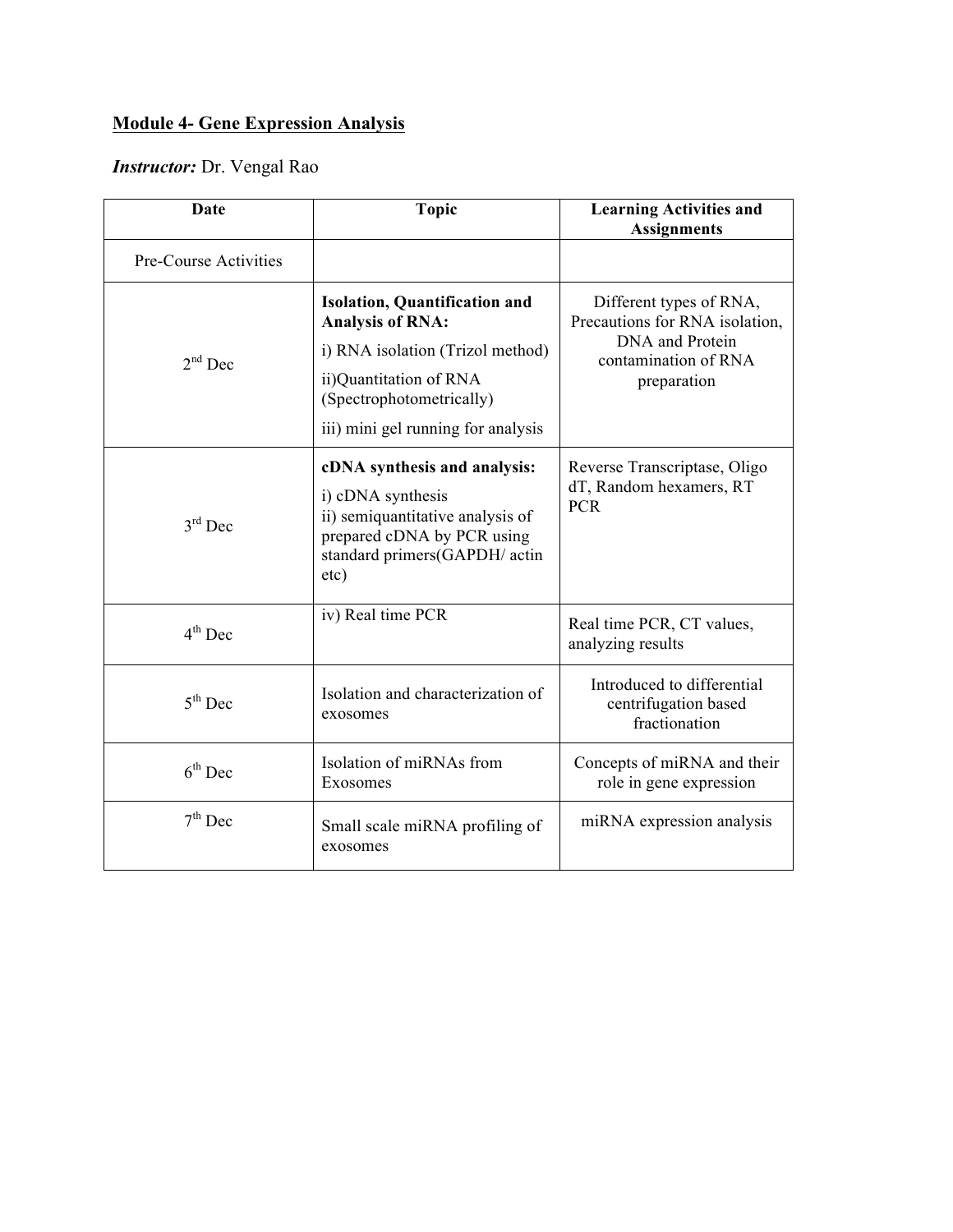# **Module 5- Recombinant DNA Technology and Downstream Processing**

## *Instructor:* Dr. Pallabi Mitra

| <b>Date</b>         | <b>Topic/Hands on activity</b>                                                                                                                                                                                                                                          | <b>Learning Activities and</b><br><b>Assignments</b>                                                                                                                                                                                                                                                                                                                                      |
|---------------------|-------------------------------------------------------------------------------------------------------------------------------------------------------------------------------------------------------------------------------------------------------------------------|-------------------------------------------------------------------------------------------------------------------------------------------------------------------------------------------------------------------------------------------------------------------------------------------------------------------------------------------------------------------------------------------|
| $9^{\text{th}}$ Dec | Isolation, quantification and analysis of<br>DNA:<br>i) Plasmid DNA isolation (manual method<br>and plasmid isolation kit)<br>ii) Qualitative and quantitative analysis of<br><b>DNA</b><br>isolated<br>(spectrophotometric<br>estimation and agarose mini gel running) | A) Cloning in plasmid vectors:<br>plasmid vectors, selecting a plasmid<br>vector for your work, Plasmid vector<br>maps,, Designing cloning strategies<br>B) Different methods of<br><b>DNA</b><br>isolation followed by quantitation<br>and estimation of DNA by analyzing<br>band intensity on agarose gel<br>C) Troubleshooting session                                                 |
| $10^{th}$ Dec       | Cloning a gene of interest in plasmid<br>Vector:<br>i)Primer Designing<br>ii)PCR amplification of gene of interest<br>ii)Restriction digestion<br>iii)Ligation                                                                                                          | A) Key enzymes for cloning:<br>i) DNA Polymerases ii)Restriction<br>enzymes iii)Ligases<br>Polymerase Chain Reaction:<br>B)<br>primer designing, Tm calculation,<br>standardizing cycling conditions.<br>C) Troubleshooting session<br>D)Preparation for<br>day's<br>next<br>practical                                                                                                    |
| $11th$ Dec          | <b>Transformation of the plasmid construct</b><br>carrying the gene of interest:<br>i) Preparation of competent $E.$ coli<br>ii) Transformation of E. coli using plasmid<br>DNA containing your gene of interest by<br>heat shock                                       | A) Competent E. coli cells: different<br>methods of preparation of competent<br>cells, determining the efficiency of<br>your competent cells, checking the<br>cells for contamination.<br>B)<br>Different<br>methods<br>of<br>transforming E. coli. Selection and<br>screening for positive colonies.<br>C) Troubleshooting session<br>D)Preparation<br>for<br>day's<br>next<br>practical |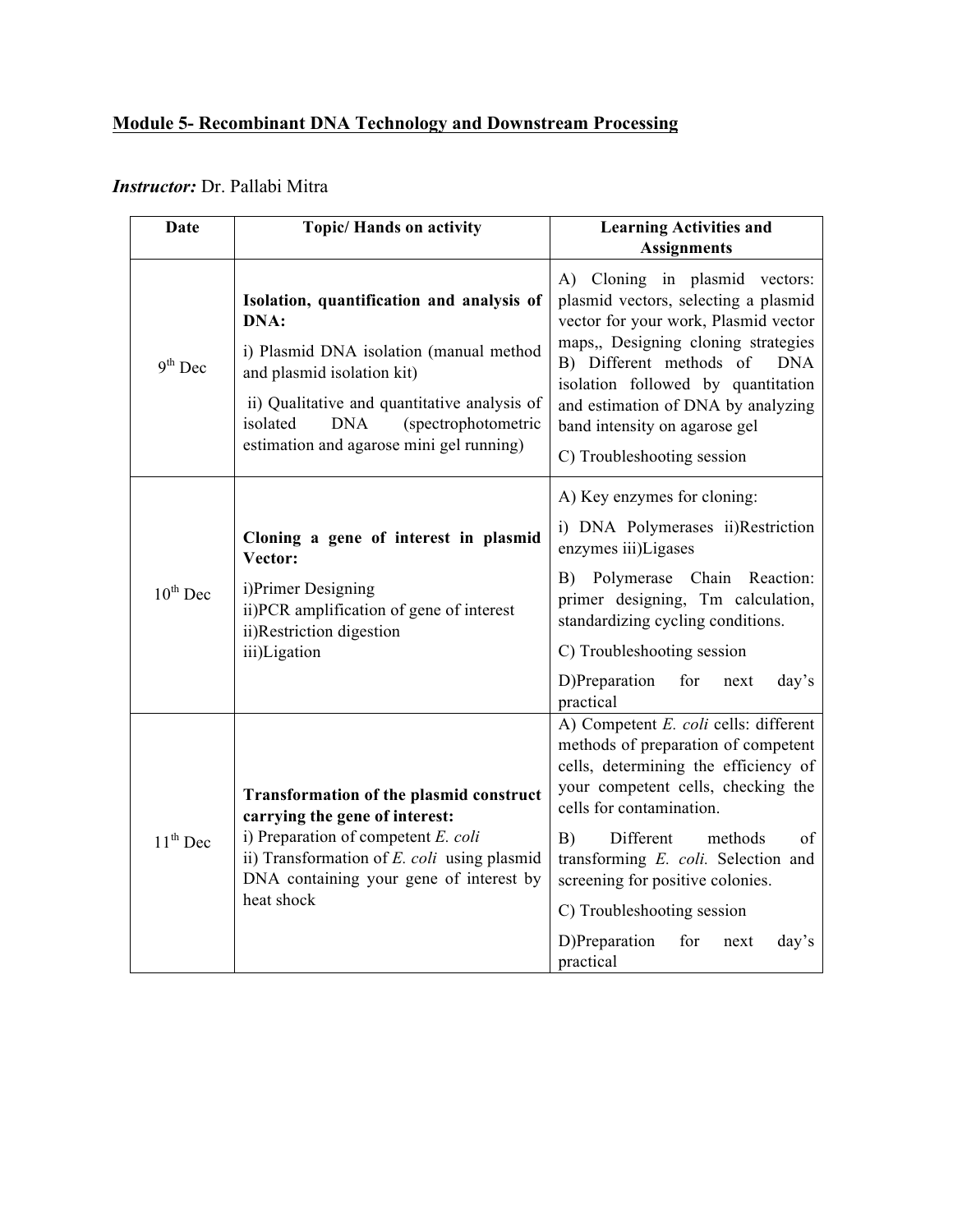| <b>Date</b>          | <b>Topic/Hands on activity</b>                                                                                                                                                                             | <b>Learning Activities and</b><br><b>Assignments</b>                                                                                              |
|----------------------|------------------------------------------------------------------------------------------------------------------------------------------------------------------------------------------------------------|---------------------------------------------------------------------------------------------------------------------------------------------------|
| $12^{th}$ Dec        | and selection of positive<br>Screening<br>colonies:<br>i)Screening<br>Bacterial<br>Colonies<br>using<br>colony PCR<br>ii) Confirmation of cloned construct<br>iii) Preparation for bacterial expression of | A) Colony PCR based screening for<br>positive colonies.                                                                                           |
|                      |                                                                                                                                                                                                            | B) Confirmation and verification of<br>gene of interest in the recombinant<br>plasmid construct using restriction<br>digestion and other methods. |
|                      |                                                                                                                                                                                                            | C) Proceed with verified construct<br>for downstream processing.                                                                                  |
|                      | the gene of interest                                                                                                                                                                                       | D) Troubleshooting session                                                                                                                        |
|                      |                                                                                                                                                                                                            | E)Preparation for<br>day's<br>next<br>practical                                                                                                   |
| $13^{th}$ Dec        | Expressing cloned gene for protein<br>production, purification and analysis:                                                                                                                               | Choosing<br>$\mathbf{A}$<br>appropriate<br>an<br>expression system for the gene of<br>interest.                                                   |
|                      | i) Expression of cloned genes in $E$ . <i>coli</i><br>using IPTG-inducible promoters: primary<br>and secondary inoculation and IPTG                                                                        | B) Fusion Proteins-various<br>tags,<br>optimization of expression of foreign<br>proteins in bacterial system.                                     |
|                      | induction.                                                                                                                                                                                                 | C) Troubleshooting session                                                                                                                        |
|                      |                                                                                                                                                                                                            | D)Preparation<br>for<br>day's<br>next<br>practical                                                                                                |
| $14^{\text{th}}$ Dec | ii)Preparation<br>of<br>cell<br>extract<br>for<br>purification of soluble proteins expressed                                                                                                               | A) Chromatography based<br>purification methods                                                                                                   |
|                      | in E. coli (enzymatic lysis by lysozyme)<br>iii)Purification of poly-histidine-tagged                                                                                                                      | B) Discussion on standardization of<br>protein purification protocols                                                                             |
|                      | proteins by immobilized metal affinity<br>chromatography                                                                                                                                                   | C)Troubleshooting session                                                                                                                         |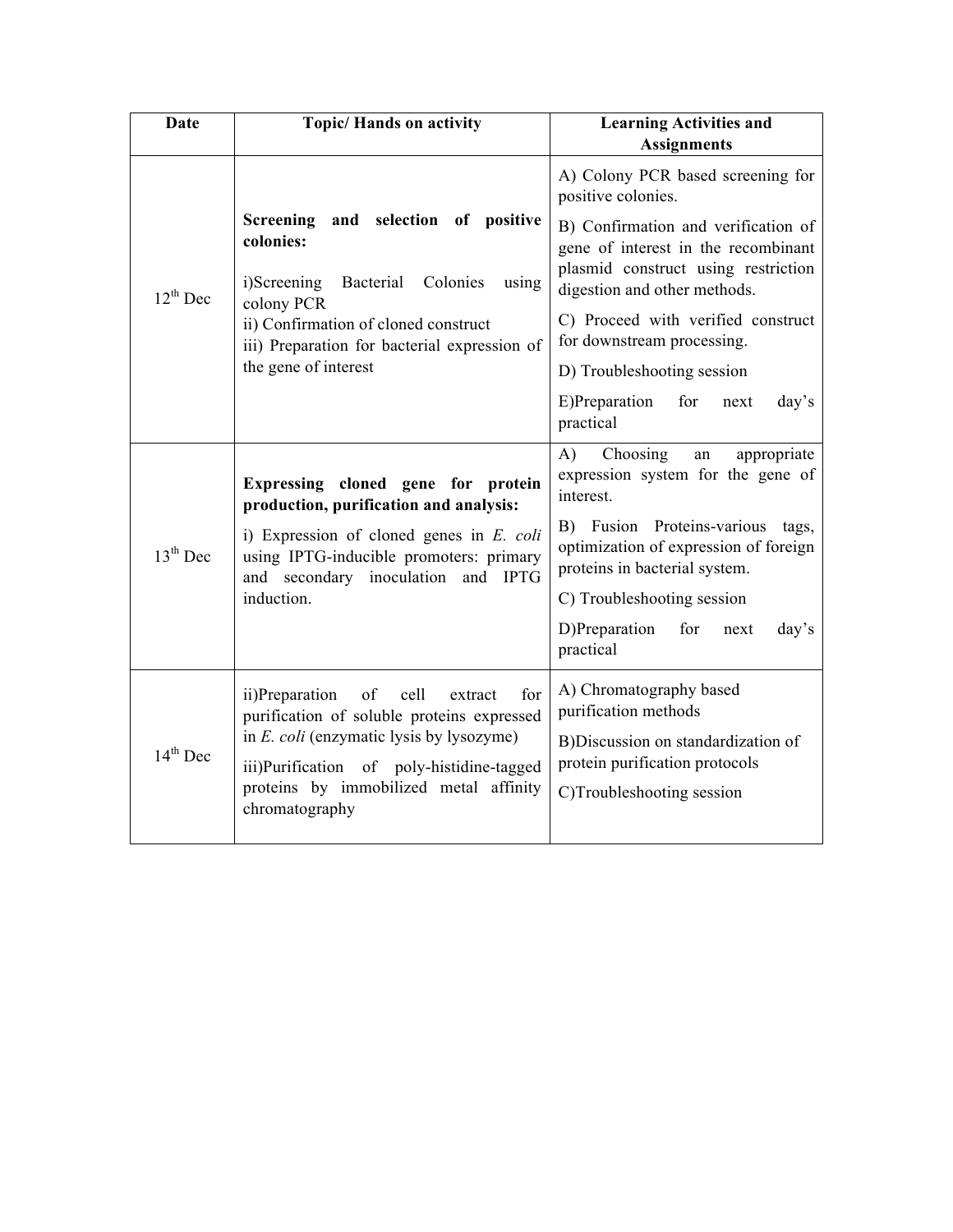### **Module 6- Molecular Imaging**

This module introduces basic principles molecular imaging and good practices of cell culture techniques while providing rigorous hands-on training on tissue culture and imaging.

**Instructor (s):** Dr. Hari Prasad Gorantla and Dr. Prasad Tammineni Email: haribioster@gmail.com; prasadtammineni@uohyd.ac.in;

### Module Description

Molecular Imaging is an emerging research area that enables the visualization of biological processes occurring at cellular and sub-cellular level in microcellular environment. The course covers the basic scientific principles behind various fluorophores and their biological applications. In addition, this course also includes good tissue culture practices whilst providing rigorous hands on training in cell culture and basic confocal imaging.

### **Course Contents**

- 4. Basic Principles and good Practices of Tissue culture
- 5. Methods of gene delivery into Cellular Systems
- 6. Introduction to Molecular Imaging and its applications in Biology
- 7. Fluorophores and Molecular probes: Basic Principles and Applications

### Course Assignments

You are required to complete the following assignments.

| <b>Assignment Name</b>                                  | <b>Due Dates</b>              |
|---------------------------------------------------------|-------------------------------|
| Assignment 1: Thaw Cells and Keep them ready for module | 3 Days prior to the<br>course |
| Assignment 2: Seed Cells for Transfections              | Day II                        |
| Assignment 3: Transfection                              | Day III                       |
| Assignment 4: Immunocytochemistry                       | Day V and Day VI              |

### **Course Schedule**

Please review this schedule of tasks. See above for specific assignment due dates.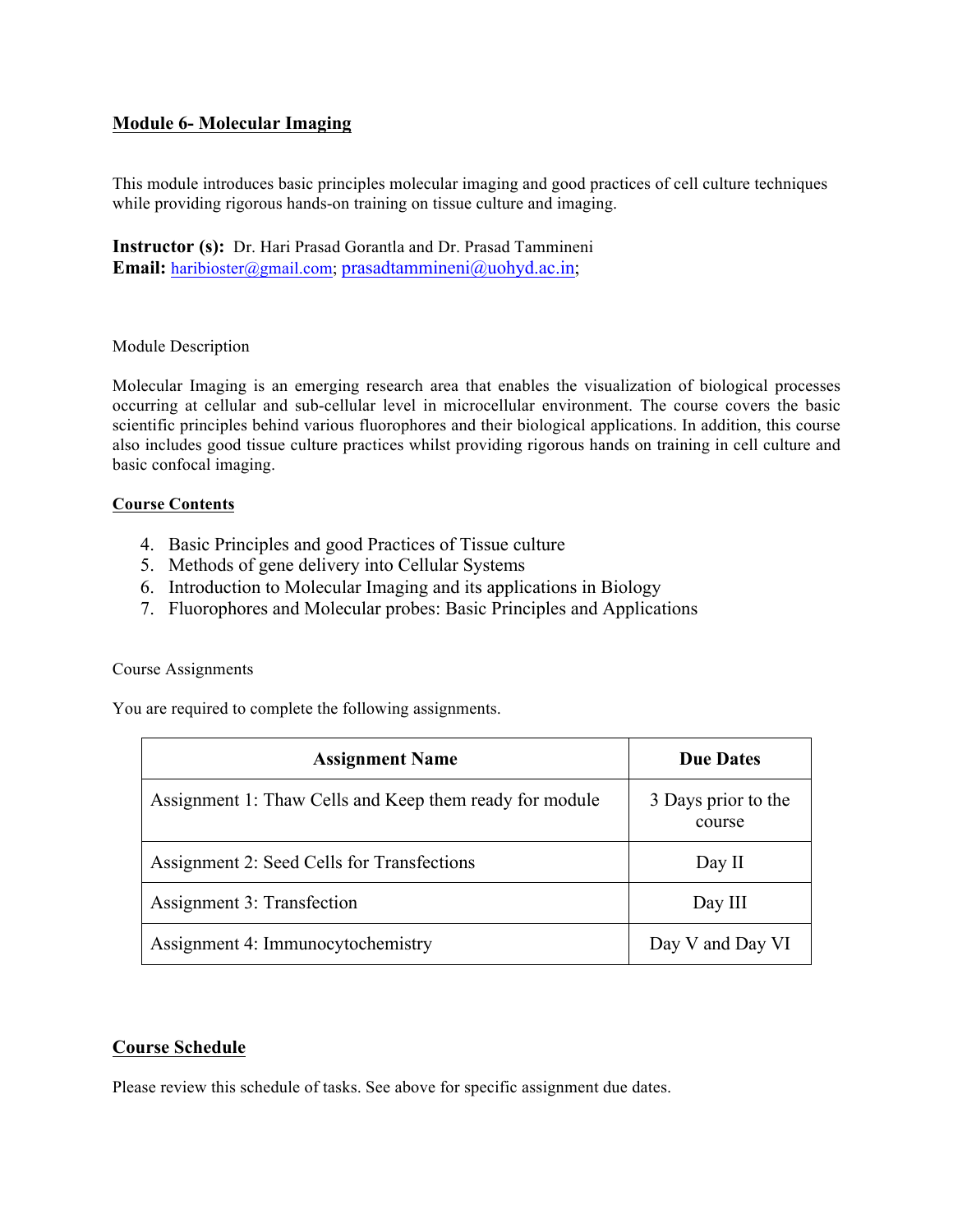| Date                     | <b>Topic</b>                                                                                                                         | <b>Learning Activities &amp; Assignments</b>                                                                                                                                            |
|--------------------------|--------------------------------------------------------------------------------------------------------------------------------------|-----------------------------------------------------------------------------------------------------------------------------------------------------------------------------------------|
| Pre-Course<br>Activities | Talk to the instructor(s) to<br>thaw cells and make them                                                                             | At least 3 days prior to the start of the module, talk to<br>instructors to have the cells ready for training.<br>(Assignment I)                                                        |
|                          | ready for the module                                                                                                                 | Make note of course dates/time and match them to your<br>schedule                                                                                                                       |
| $16^{th}$ Dec            | Introduction of the module<br>and class room teaching on<br><b>Basics of Cell Culture</b><br>Techniques                              | Attendees will learn about the core structure of the<br>module and cell culture techniques                                                                                              |
| $17th$ Dec               | Hands on training of Cell<br>Culture and Class room<br>teaching on Transfection<br>methods                                           | Learning the sterile techniques of Cell line maintenance<br>and passage. (Assignment II)                                                                                                |
|                          |                                                                                                                                      | Get familiar with various cell transfection techniques<br>used for gene manipulation                                                                                                    |
| $18th$ Dec               | Hands on training on Cell<br><b>Transfections and Class</b><br>room teaching on<br>Introduction to "Molecular<br>Imaging Techniques" | Hands on training on using lipid based methods to<br>introduce gene of interest into cellular systems<br>(Assignment III), while learning the basic principles of<br>molecular imaging. |
| $19^{th}$ Dec            | Class room teaching and<br>Discussion on<br>"Fluorophores and<br>Molecular Reporters in<br>Imaging"                                  | Learn about various fluorophores and reporter plasmids<br>and their applications in biology.                                                                                            |
| $20th$ Dec               | Hands on session of<br>Immunocytochemistry Part<br>I and Demonstration of<br>Zeiss Microscopy and<br>STED Microscopy                 | Learn about anticipated problems of<br>immunocytochemistry and possible solutions. Hands on<br>training of immunocytochemistry Part I (Assignment<br>IV)                                |
| $21st$ Dec               | Hands on Session of<br>Immunocytochemistry Part<br>II and Image capturing<br>using Zeiss microscopy                                  | Attendees will be given a demonstration of our imaing<br>systems and their applications. Hands on training of<br>immunocytochemistry Part II (Assignment IV).                           |
| Final Course<br>Task(s)  | Submit the Course<br><b>Evaluation Survey</b>                                                                                        | Take 15 minutes to fill out the anonymous course<br>evaluation survey to make the course even better.                                                                                   |